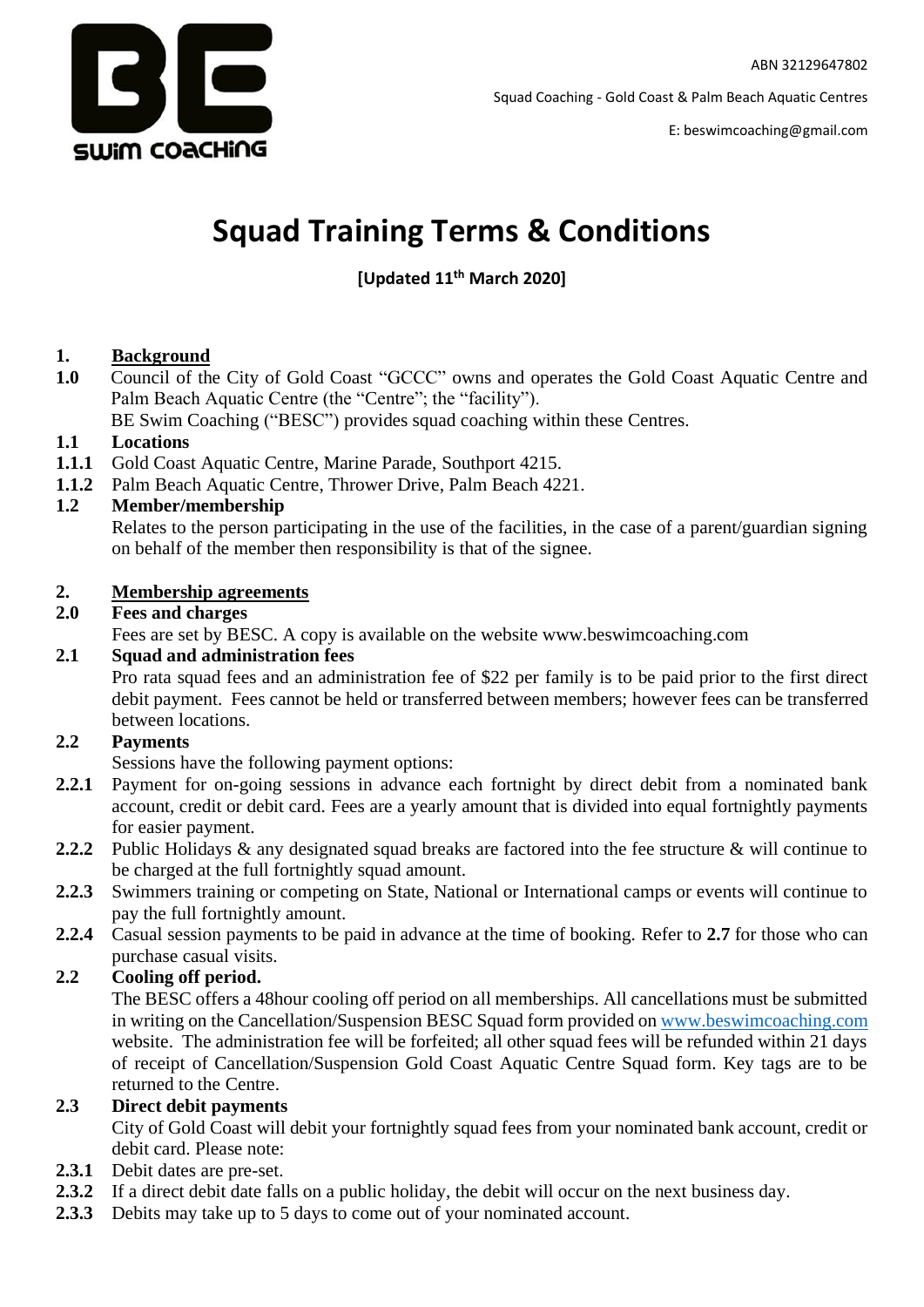3 E SWIM COACHING

Squad Coaching - Gold Coast & Palm Beach Aquatic Centres

- **2.3.4** All information regarding direct debit payments can be found in the Direct Debit Request Terms and Conditions which can be found at Centre's reception or by contacting customerservice@debitsucess.comail.
- **2.4 Meeting your direct debit responsibilities** You must ensure:
- **2.4.1** Your account can accept direct debits (your financial institution can confirm this).
- **2.4.2** There is enough money in your account on the payment day and the next 5 days.
- **2.4.3** You inform us if you are transferring or closing your account, at least 48 hours before your next direct debit.
- **2.4.4** You inform us about any changes to your credit card, such as its expiry date or number, at least 48 hours before your next direct debit.
- **2.4.5** You inform us and your financial institution if you want to change or stop your direct debits.

## **2.5 Late or declined payments**

If a direct debit payment is declined, attempts will be made by the BESC to contact the member/parent/guardian to discuss membership and payment options. If payment is declined on three consecutive direct debit payment dates and all attempts to contact the member/parent/guardian are unsuccessful, the membership will be suspended. A fee of \$5.50 is charged for all declined direct debit payments. If attempts to contact the member/parent/guardian are unsuccessful 30 days from suspension, the membership will be cancelled. Outstanding lesson fees can either be paid in full in person at the aquatic Centre or by completing a Direct Debit Authorization allowing the outstanding amount to be settled in the next scheduled direct debit payment date. While there is an outstanding amount on an account, the member will be denied access to learn to swim classes. Once outstanding amounts have been received by BESC membership will be reinstated.

#### **2.6 Membership transfer**

Squad fees cannot be held or transferred between members. However, members can transfer their membership between GCAC & PBAC. Contact BESC via beswimcoaching@gmail.com to make the appropriate changes to assist with your transfer request.

## **2.7 Casual sessions**

- Casual squad sessions are available for:
- **2.7.1** Visiting swimmers from interstate and overseas.
- **2.7.2** Swimmers in "Surf Squad" participating in the program NOT more than two (2) times per week.
- 2.7.3 Swimmers enrolled in "Adults" squads.
- **2.7.3** Families where Direct Debit is not appropriate or at the discretion of BESC.
- **2.8** All casual sessions must be paid for prior to commencement of session.
- **2.9** Unused sessions on Multi visit passes are non-refundable.

## **3. Cancellations**

**3.0** All cancellations must be submitted in writing on the Cancellation/Suspension BESC Squad form available on the BESC website. Please return completed form to beswimcoaching@gmail.com Key tags are to be returned to the Centre.

## **3.1 Direct debit cancellation**

A minimum of two weeks' notice is required prior to your next direct debit payment.

#### **3.2 Casual session cancellation**

Cancelled casual sessions are unable to be rescheduled or refunded.

## **3.3 Instant cancellation by BESC**

We may cancel your squad membership without warning if in our opinion you behave in a way that is inappropriate, dangerous, reckless or which presents risk to health and safety of any person, or impedes the use and enjoyment of the facility by any person including, for example, but not limited to:

- **3.3.1** Threatening, bullying or harassing others.
- **3.3.2** Damaging or stealing others equipment.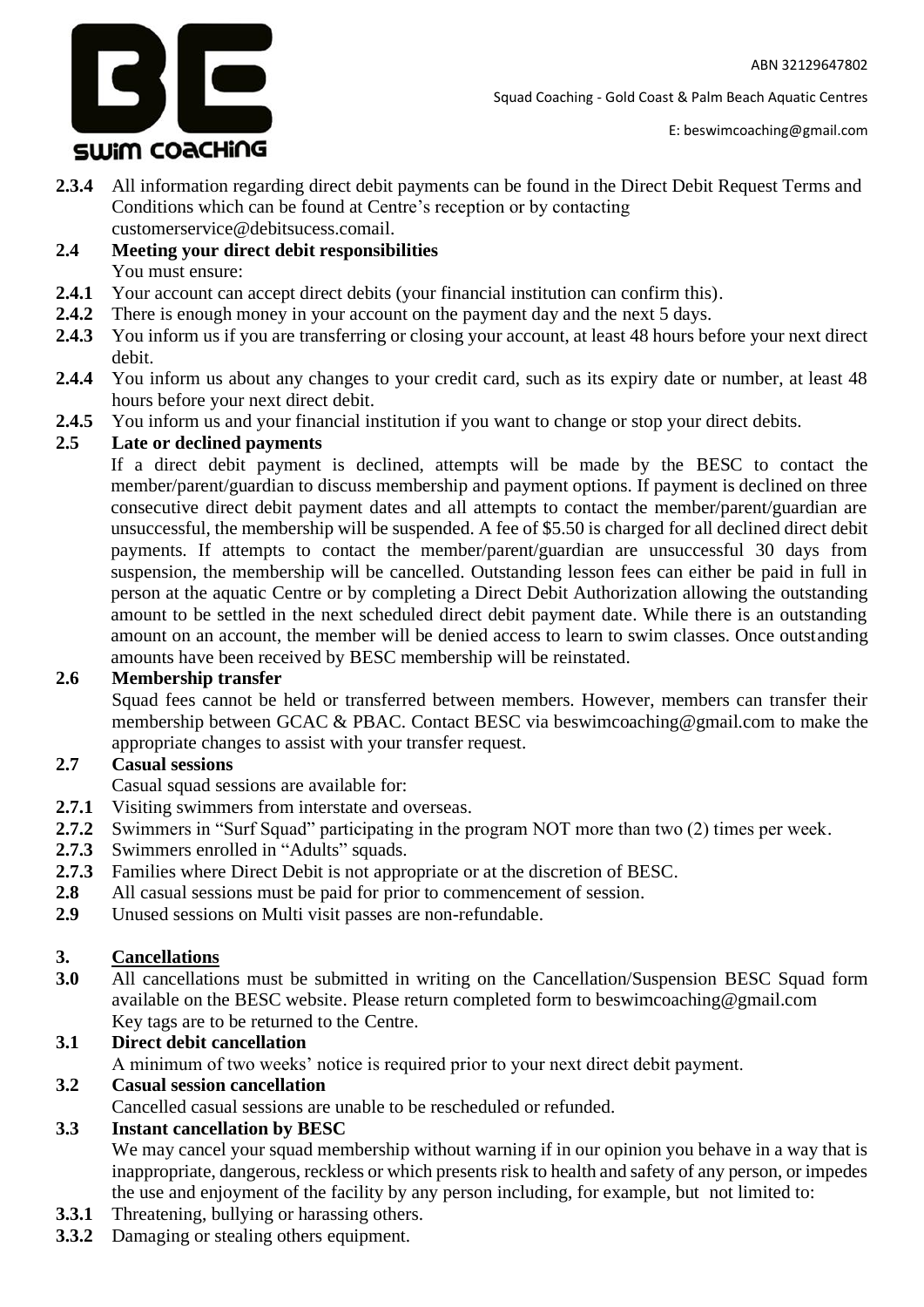

E: beswimcoaching@gmail.com

- **3.3.3** Using illegal or performance-enhancing drugs.
- **3.3.4** Instructing other members when we have not authorized you to do so.

## **3.4 Permanent injury or illness**

In the extreme circumstance of permanent injury or illness, memberships can be cancelled in writing, a medical certificate is to be attached to a completed Cancellation/Suspension BESC Squad form located on BESC website. As per our terms and conditions a minimum of two weeks' notice is required to cancel all types of memberships.

#### **4. Suspensions**

- **4.0** All suspensions must be requested in writing on the Cancellation/Suspension BESC Squad form. We encourage those taking a break to only suspend, rather than cancel.
- **4.1** The following is conditional to direct debit memberships:
- **4.1.1** A minimum of 2 weeks' written notice via a Cancellation/Suspension BESC Squad form is required prior to your next direct debit payment.
- **4.1.2** Suspensions are eligible for a minimum of two weeks where no debit fee will be applied. When completing the suspension form, please indicate your intended return date. Fees will automatically be debited in line with this return date. If you need to increase your suspension period, it is your responsibility to notify us at least one week prior to the date on your form.

#### **5. Change of terms and conditions**

**5.0** BESC reserves the right to change, modify or update terms and conditions relating to your squad membership. Any such changes will be made with reasonable notice and communicated via email & BESC website. If a person does not agree with a material change, modification or update to the rules and/or terms and conditions relating to his or her squad membership, the person may request to terminate his or her membership by following the cancellation procedure outlined in section 3.

#### **5.1 Refunds**

There is strictly no refunds on memberships outside of the cooling off period in section 2.4.

#### **6. Facility access**

**6.0** All members/parents/guardians are required to follow the Centre's Conditions of Entry located at the main entrance and the Pool Rules which are displayed around the pools. The Centre may refuse entry to anyone, if they act unreasonably or break the rules outlined in the Conditions of Entry, the Pool Rules or these Terms and Conditions.

## **6.1 Access key tags**

- **6.1.1** Access key tags are issued to all members, to be presented on entry each visit.
- **6.1.2** Key tags are strictly non-transferable and must not be used by anyone else.
- **6.1.3** Should you not be able to provide your key tag for entry after three consecutive visits, the access for the original key tag will be cancelled and you will be required to pay \$10 replacement fee for a new key tag before entering the facility.
- **6.1.4** Key tags are to be returned to the Centre on cancellation of membership.

#### **6.2 Parking**

Parking in the Centre's car park is at your own risk. We are not liable for any loss or damage to your vehicle or its contents. Please obey the set time limits for parking as signed.

Go to cityofgoldcoast.com.au for further information about parking. Refer to Parking Terms and Conditions for more information on parking at Gold Coast Aquatic Centre.

## **6.3 Lost property**

We cannot accept responsibility for any loss or damage to your belongings while you are at the Centre.

## **6.4 Clothing/swimwear**

Only standard swimwear are to be worn in the pools.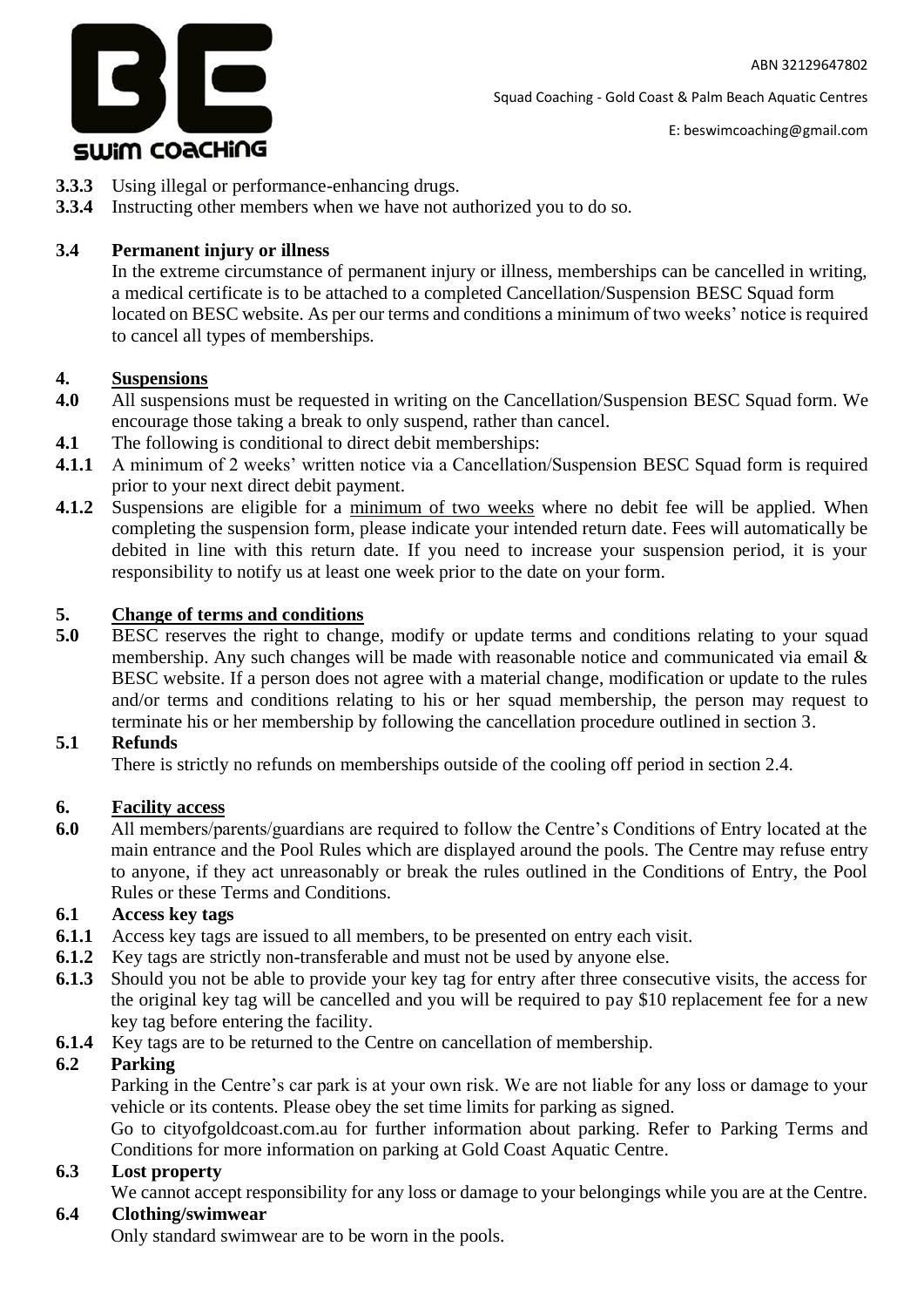

E: beswimcoaching@gmail.com

## **6.5 Visiting squads**

All squad members from overseas and interstate wishing to participate in the squad program must contact BESC coaches to notify them of their intentions. If only staying for a short term, casual one or ten visit passes can be purchased from Centre Reception.

## **7. Personal health**

## **7.0 Indemnity**

By signing the membership agreement all members are declaring themselves to be medically and physically able to participate in physical activity. The member indemnifies the council from and against all actions, claims and demands of every kind which the Council or its Officer(s), servants, agents and contractors shall or may be liable for in respect of or arising from any accident, loss, damage or injury to person or property by reason of anything done or omitted by the member.

## **7.1 Your health and ability**

On the day you take out a membership with the Centre and each time you use the Centre, you or your Parent/Guardian represent and warrant to us that you:

- **7.1.1** Are in good physical condition.
- **7.1.2** Know of no medical or other reason why you cannot or should not do active or passive aqua exercise and general fitness exercise.
- **7.1.3** Understand and accept the adherent risks of undertaking exercise.
- **7.1.4** Will take full responsibility for your own health and wellbeing whilst inside the Centres.
- **7.1.5** Will not use the facility if such use would compromise your physical health, condition and wellbeing.
- **7.1.6** If you believe any Centre's activities might risk your health, you must inform the Centre in writing with full details.
- **7.1.7** You must also inform the Centre if your medical condition changes after you join.
- **7.1.8** If you are unsure, not confident or are concerned about the state of your physical health, condition and capability you should seek qualified professional medical advice before accepting a membership and using the Centres.
- **7.1.9** We may choose to refuse your membership agreement until:
- **7.1.10** Your doctor agrees in writing that you are fit to swim/exercise.
- **7.1.11** You demonstrate that you have received medical advice on an appropriate fitness program.

## **7.2 Managing infections and illness**

You must not use the Centres if you are sick or unwell. Members are considered sick or unwell and must not use the fitness Centre if they display any of the following:

- **7.2.1** Fever/temperature over 38C.
- **7.2.2** Diarrhea or vomiting.
- **7.2.3** Body rashes or lesions.
- **7.2.4** Nose, eye or ear discharge.

A guide for recommended exclusion periods for infectious conditions can be found at https://www.health.qld.gov.au/\_\_data/assets/pdf\_file/0022/426820/timeout\_poster.pdf.

## **8. Privacy**

**8.0** Understanding our privacy policy

During your membership, we will have access to personal information and financial details. We will only use, disclose or deal with your information as set out in these terms and conditions

## **8.1 Collecting personal information**

BESC will not collect or monitor any personal information about an individual without their consent. You are not obliged to provide us with your personal information however failure to do so may result in BESC being unable to provide services to you. We may use the information collected to contact you about your membership or about any other of our services, promotions or events. By signing the enrolment form you consent to us using your personal information in this way.